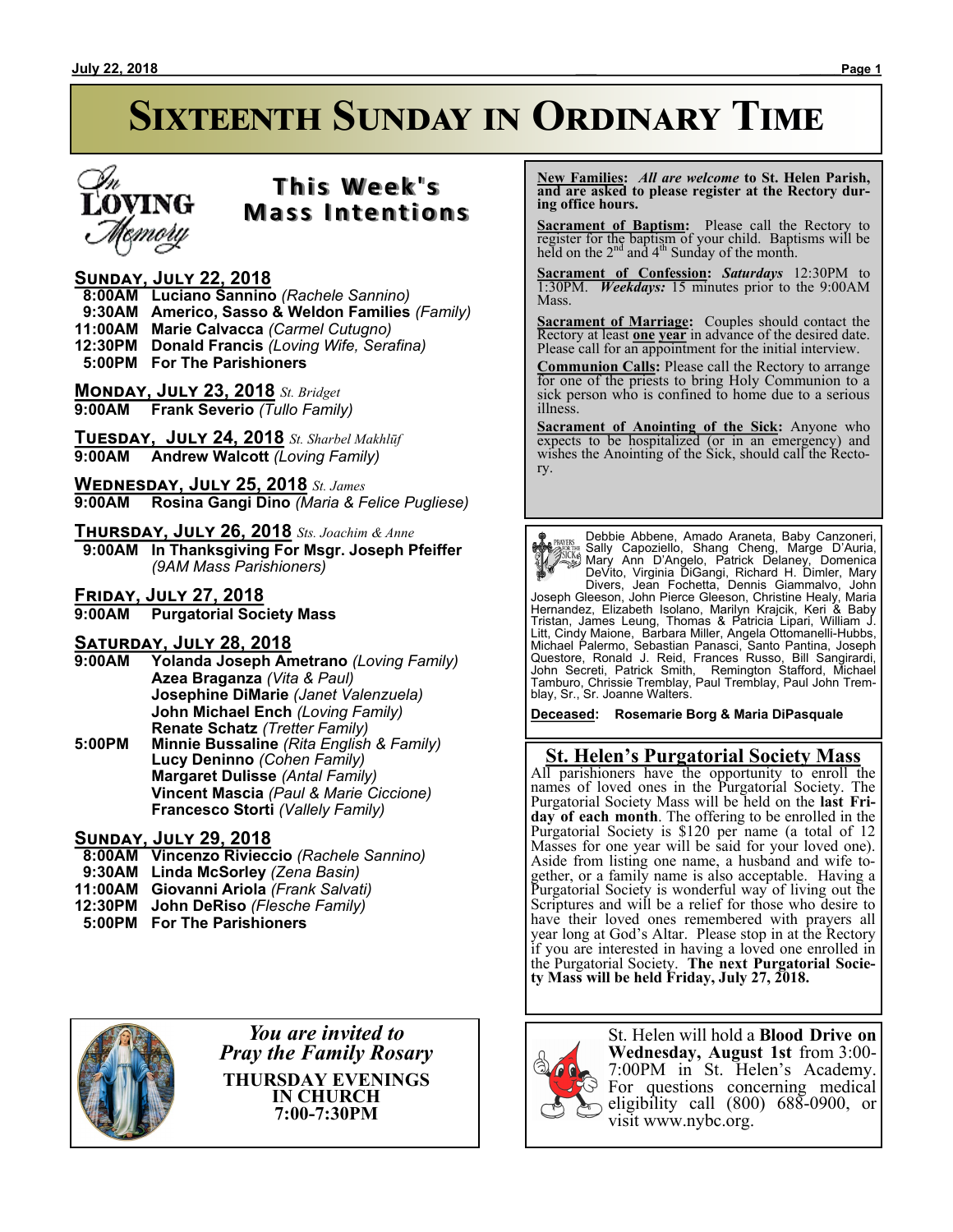# **The Last Rites A Reflection**

On any given day, a phone call is received at the Rectory. "My relative is dying...can a priest come to the house?" These phone calls are taken very seriously and are expedited by Rectory staff, and the priest who is available makes his way over to the house.

In my 17 years of priesthood, I find these very privileged moments. A spouse or child who has been caring for their loved one steps aside, permitting me to administer the "Last Rites" of the Church. For a few moments I stand close to the bedside of the dying, surrounded by family members, offering prayers, sacraments, and comfort. These moments are awe-inspiring and at times heart-wrenching, as the "end" is usually very near.

No longer are these Sacraments called "The Last Rites." In many ways, they are the last Sacramental rites a believer will receive this side of the grave. There are many rites contained within these "Last Rites": Confession (if the person is conscious), Viaticum (the last Communion if the person is able to consume), the Anointing, the Apostolic Pardon, and if the moment is at hand...the recommendation for a departing Soul. These Rites are very fluid as the individual may or may not be conscious, or time is of the essence and the situation may require an immediate anointing.

More often than not, time is of the essence when the call to the Rectory is made, and as I mentioned in the first paragraph…"the priest who is available" will make his way over to the house. But availability is a concept that really is a two-way street. **Too often** the call is to the Rectory moments before a person is about to die. This is **not** a good approach to such important matters! How often I have entered a home and the wonderful soul I am about to approach with Sacraments is literally experiencing the death rattle (a quasi-medical term to describe a terminal respiratory symptom, usually within the last 24 hours of life). The call to the Rectory is made literally as the individual is about to expire! Yet, when I politely ask how long has he/she been ill, the answer I receive is, "Oh a year or so."

This is where availability is a two-way street. The days of 4 priests in St. Helen Rectory are long gone, and the availability of any one priest is being stretched thin! How often a phone call is made to the Rectory about the dying, and the secretary informs me about the situation...but I am unavailable. I am about to step out onto the Altar to celebrate the sixth funeral in a week, and Fr. Lukasz is in a meeting at another parish. This situation is becoming more and more a reality!

When our relatives are experiencing illness, I encourage a phone call be made to the Rectory early on in the illness so that all of the "Last Rites" can be experienced. Perhaps the first visit an anointing, communion and confession on occasion or throughout the illness, and as the end draws near the other Rites, where applicable. When our loved ones are experiencing a prolonged illness, the worst thing we can do is wait to the very last moment, expecting a priest to be available at that very moment.

Yes, emergencies do occur, and in those moments a priest will drop everything because it is an emergency. But this reflection behooves the question: Is it an emergency when someone has been dying for a year or six months? The answer to that question is no, death is the inevitable consequence of a terminal illness! It's not an emergency; tragic yes, life-altering, even a matter of life and death, and your priests do want to accompany any family experiencing this. But an emergency is just that—an emergency! Emergencies occur without notice. They are sudden, they are tragic, unexpected and accidental, and they come without any warning or doctor's prognosis, and that is why there is an emergency phone number and emergency rites.

In my own life, I have personally experienced this. My mother went into a diabetic coma on Easter Sunday 1993. She was never diagnosed with diabetes! After the ambulance drove off from the house, my family contacted the parish priest (imagine trying to find a priest on Easter Sunday afternoon!). The first thing the good priest of our home parish asked…"Why didn't you call us sooner if you knew your mom was sick?" I said that we had no idea she was sick and the EMTs said she is now in a coma. THAT'S an EMERGENCY! That good priest accompanied us during her sudden illness and her ultimate recovery. As both a federal police Chaplain and an MTA Chaplain, I am often called to the emergencies of members of those respective services. Emergencies are something I take seriously and personally!

What I am saying is that when you or a family member is faced with terminal illness or a prolonged illness, the Church and her priests desire to accompany that person in their journey. We want to bring comfort to the family, the sick, the aged, and the dying. But, please remember there are less of us (priests) and many of you (parishioners).

Never hesitate to call upon us, whatever the case may be, but do realize a priest is only human and can only be in one place at one time!

Father Colamaria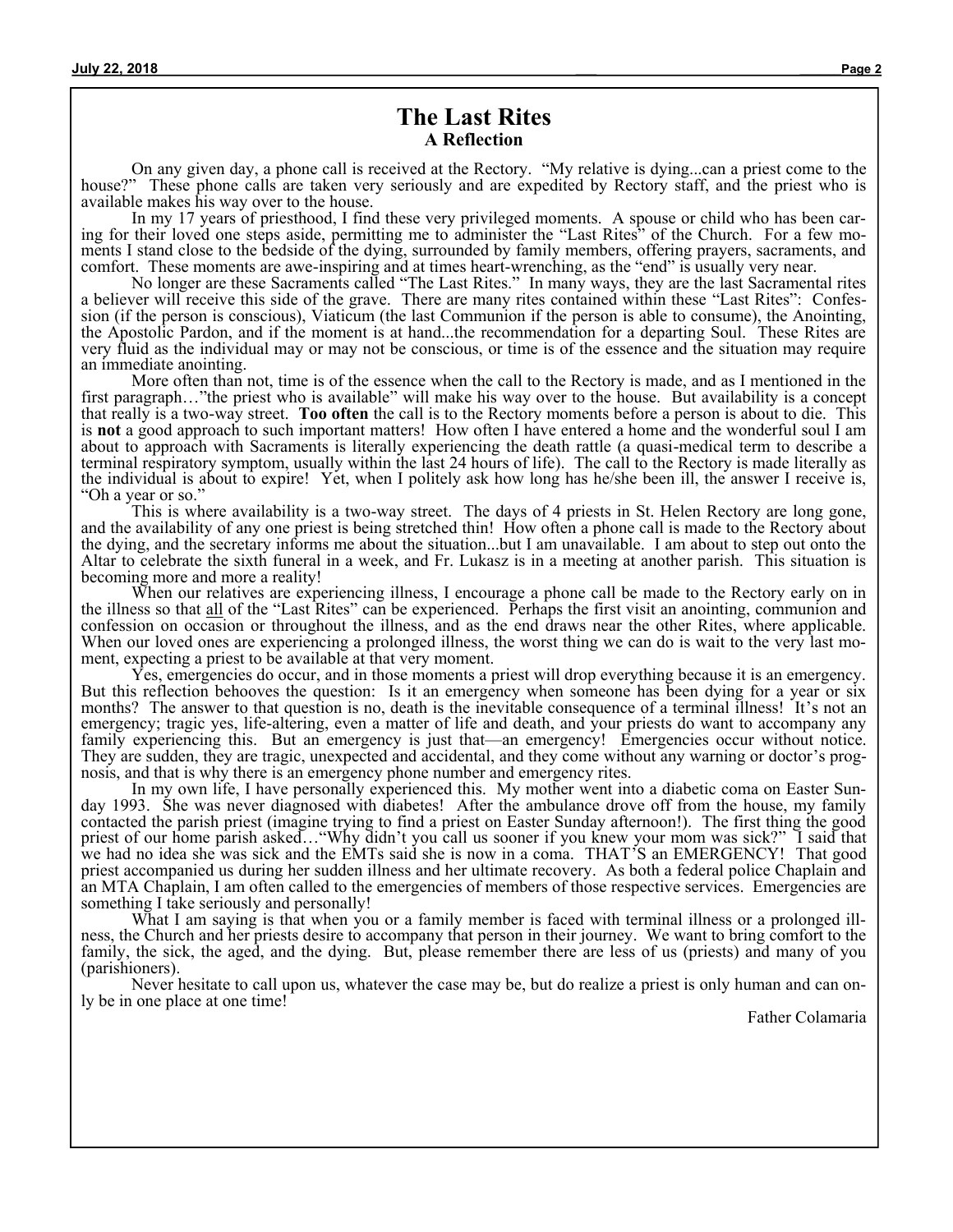# **New Family Religious Education Registration for 2018-2019**

*Our program consists of Eight Religious Education grades: Kindergarten through 7th Grade*

We are now registering children for the **2018-2019** school year. You may pick up a registration **form** at the Religious Education Office located in the St. Helen's Academy school building. The registration fee is **\$75** for one child and **\$100** for two or more children in the same family **for registrations received up to and including 7/20/2018. The registration fee for forms received after 7/20/18 is \$100 for one child and \$125 for two or more children in the same family.** If the child was baptized at a Church other than St. Helen, you will need a copy of your child's Baptismal Certificate. If you do not have one available, you should contact the rectory of the Church where your child was baptized. It takes a couple of weeks to process a Baptismal Certificate at most parishes. Place your request now so your registration for our program will not be delayed. If you have any concerns or questions please contact us at 718 -916-2319. Re-registration for those enrolled in the current year was sent home.

#### **Rosary for Peace…New Place, New Time** The Rosary for Peace, sponsored by the Saint Helen Secular Franciscan Fraternity, takes place in the Church at 6:30PM every Wednesday. The group prays for our Blessed Mother's intercession to end violence (both domestic and civil) and the persecution of Christians throughout the world. All parishioners are invited to join us. We welcome anyone willing to lead a decade of the Rosary in a language other than English. **The Order of Franciscans Secular** meet on the 3rd Saturday of every month in St. Helen's Rectory after the 9AM Mass. Come and learn more about the Franciscan way of life. **St. Helen's Support Group for the Physically Challenged** meets the first and third Wednesday of every month at 1:30PM in the Rectory meeting room. All are invited. For further information please call Joan at (718) 848 -9173.

**CATHOLIC CHARITIES NEIGHBORHOOD SERVICES HOWARD BEACH SENIOR CENTER** is located at 155-55 Cross Bay Blvd., across from Stop N Shop on Cross Bay Blvd. Seniors aged 60 and older are invited :Fun to become members. Activities and services are offered Monday-Friday from 9:00AM to 4:00PM. **For further information, contact Rosalie at 718-738-8100.** Seniors

| Mondays    | 9:30-10:30AM:<br>10:45-11:45AM:                           | <b>Tai Chi</b> with Elaine Fleischman<br><b>Chair Aerobics</b> with Charlie Roemer                                          |
|------------|-----------------------------------------------------------|-----------------------------------------------------------------------------------------------------------------------------|
| Tuesdays   | $9:30-10:30AM$ :<br>1:00PM:                               | <b>Movement Exercise</b> with Millie<br><b>Dancing to a DJ</b> with Refreshments                                            |
| Wednesdays | $10:00-11:00AM$ :<br>$10:30-11:30AM$ :<br>$1:00-3:00PM$ : | <b>Zumba</b> with Elaine<br><b>Adult Coloring Classes</b><br><b>Karaoke By Fernando</b>                                     |
| Thursdays  | 9:30-10:30AM:<br>$9:30-11:30AM$ :<br>12:30-2:30PM:        | <b>Movement Exercise</b> with Millie<br><b>Art Classes</b> with a certified teacher<br>Art Classes with a certified teacher |
| Fridays    | 9:30-10:30AM:<br>10:00-11:30AM:<br>$10:30-11:30AM$ :      | <b>Cardio Exercise</b> with Dwayne<br><b>Introduction to Sign Language</b><br>Yoga with Charlie Roemer                      |

# **Policies Regarding Infant Baptism at St. Helen Parish**



for.

Parents seeking Baptism for their children *who live within the territory of St. Helen Parish* are asked to register as members of the parish before requesting an initial interview for Baptism. Registration is easily done at the parish office anytime during business hours.

Parents seeking Baptism for their children *who live outside the territory of St. Helen Parish* are asked to obtain a letter from the parish in which they live authorizing the Baptism to take place at St. Helen.

Initial meetings with parents seeking Baptism for their children will normally take place **on the second Wednesday of each month from 7:00–9:00PM and on the fourth Saturday of each month from 10:30AM–12:30PM.**

## **AUGUST—SEPTEMBER, 2018**

**Mornings of Preparation Required Before a Baptism:**

(*All begin at the 11:00AM Mass and continue in the Msgr. McGinness Room)* **August 12 & 26 — September 9 & 23**

**Schedule for Baptisms:** (*All begin at 2:00PM)*

> **August 12 & 26 September 9 & 23**

**Please call 718-738-1616 for more information and/or to schedule an appointment.**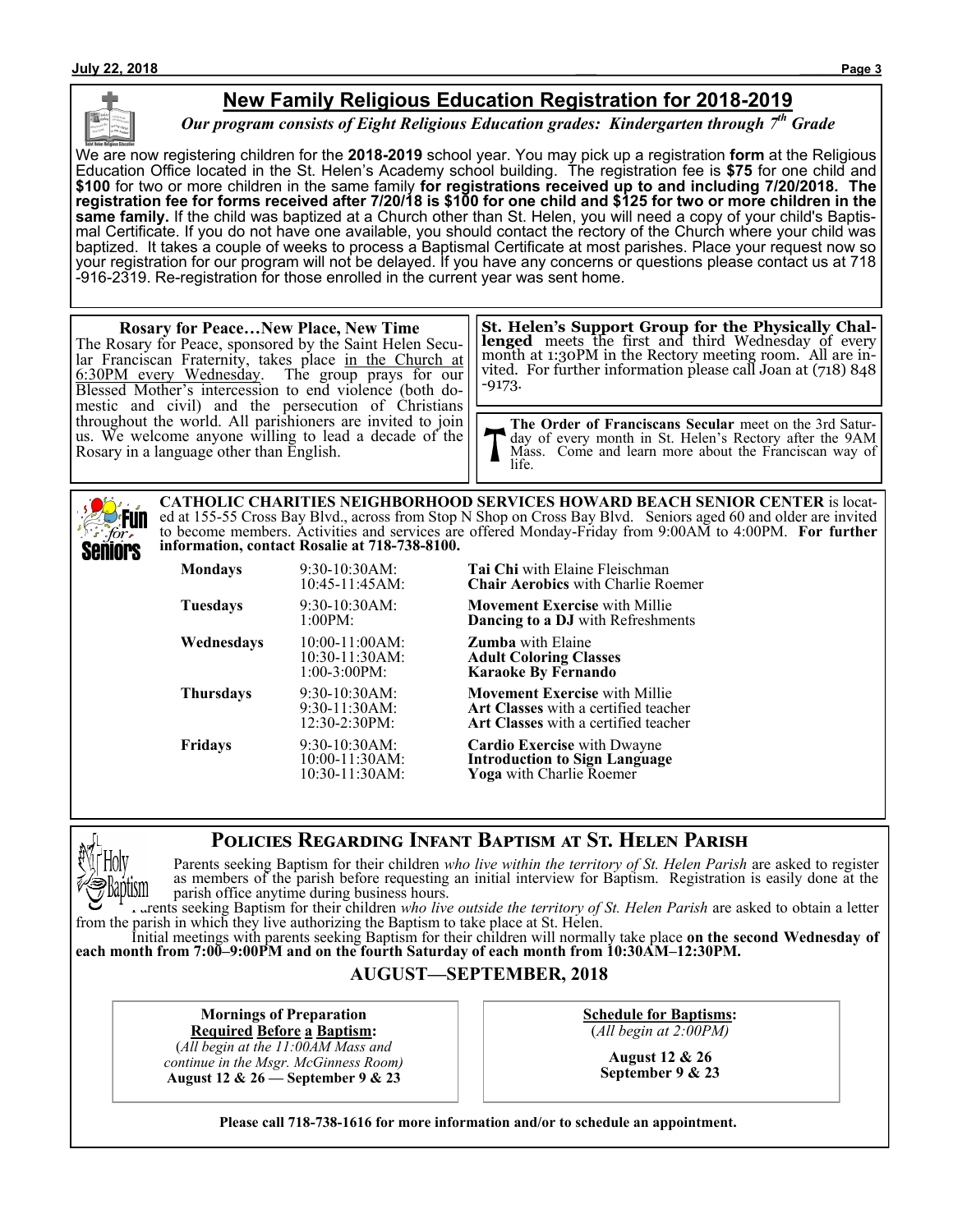# **St. Helen Parish Purgatorial Society Mass Intentions For Friday, July 27, 2018**

**Karl Albrecht** *(Florence Albrecht)* **All Souls in Purgatory** *(Kathleen Cocchiola)* **Amato & Sannino Family** *(Rachele Sannino)* **Charles & Angela Barreca** *(Loving Son & Daughter)* **Thomas A. Barreca** *(Loving Brother & Sister)* **Mario & Angelina Barrella** *(Loving Family)* **Adriano & Lorenza Bello** *(Bello Family)* **Gina Bender** *(Loving Aunt & Uncle)* **Frank W. Bitetto** *(Barbara Bitetto)* **Paul Anthony Bono** *(Bono Family)* **Gregory Bonura** *(Anne M. Vigliarolo)* **Azea Braganza** *(Rachele Sannino)* **Gerald Braganza** *(Loving Wife)* **Mary & Jim Cabral** *(Cabral Family)* **Nancy & Emanuel Camelliri** *(Constance & Joseph Camelliri)* **Camelo & Basin Family** *(Zena Basin)* **Zeny Caparas** *(Loving Family)* **Giuseppe & Maria Caputo** *(Loving Son, Rosario)* **Julianne Caputo** *(Loving Dad)* **Antoinette & Silvio Casazza** *(Maria Russo)* **C. Joseph & Laura Chiarello** *(Lois Chiarello)* **Jerry Codispoti** *(Loving Family)* **Claire Louise Colamaria** *(Fr. Colamaria)* **Corrigan-Vendittelli Family** *(Loving Family)* **Emilia Cuttone** *(Loving Sister & Niece)* **Vincent J. D'Amato** *(D'Amato Family)* **Deceased Brothers of Council #197** *(Knights of Columbus)* **Frank DeRicco** *(St. Helen's Support Group)* **John DeRiso** *(St. Helen's Lectors)* **Concetta & Pasquale DeSantis** *(Linda DeSantis)* **William F. DiPietra** *(Helen & Frank DiPietra)* **Zygfryd Dubicki** *(Sophia Gadinis)* **John & Anna Falco** *(Loving Family)* **Louise & Vincent Festa** *(Annette & Martin Gould)* **William & Rose Fioto** *(Amelia Pepe)* **Frank Fogliano** *(Loving Family)* **Father Gaughan, C.M.** *(Deidre McVey)* **Gidaro-Izzo Family** *(Loving Family)* **Giunta-Bernardo Family** *(Jean Bernardo)* **Anna Gonzalez** *(Will Espada)* **Gorycki Family** *(Helen Repstad)* **Gwardjak & Kosinski Family** *(Daughter)* **Thomas Healy** *(St. Helen's Lectors)* **Carole Hinchcliffe** *(Paul Hinchcliffe)* **Eddie Juba** *(Barbara Dorme)* **Michael & Mary Leccese** *(Jo-Ann & Phyllis Leccese)* **Dominick & Angelina Librizzi** *(Rosalie Librizzi)* **Catherine & Joseph Lumetta** *(Pauline Mantineo)* **Macaluso Family** *(Loving Family)* **Justine Nigra Maguire** *(Constance Chwalek)* **Vincent & Vita Maltese** *(Loving Family)* **Jennie Maniscalco** *(Loving Children)* **Michael Mannarino** *(Loving Granddaughter)* **John Mendolia** *(Loving Family)* **Rocco & Phyllis Miranti** *(Loving Family)*

**Lillian & Charles Monastero** *(Vita Monastero)* **Mr. & Mrs. Joseph Mullalley** *(Jane Orban)* **Maggie O'Dee** *(Loving Friend)* **Richard Orban** *(Jane Orban)* **Joan Mary Orban-Jones** *(Orban Family)* **Antonio Paa** *(Loving Family)* **Dominick Pepe** *(Amelia Pepe)* **Joseph Pepe** *(Amelia Pepe)* **Pepe-Bitetto Family** *(Barbara Bitetto)* **Stephen Petroglia** *(Loving Wife & Children)* **Christine Piotrowski** *(Loving Family)* **Marie & Annie Putorti** *(Loving Friend)* **Joseph Quagliariello** *(Quagliariello Family)* **Questore Family** *(Joseph Questore)* **Kathleen Rammelkamp** *(Charles Rammelkamp)* **Anthony Rango** *(St. Helen Support Group)* **Joanne Rebecchi** *(Cynthia Ottomanelli)* **Maria & Luciano Sannino** *(Rachele Sannino)* **Benito & Leonila Santiago** *(Loving Family)* **Linda & James Scagnelli** *(Heedles Family)* **Kay & Walter Schretzman** *(John Schretzman)* **Helen Sentome** *(Serpico Family)* **Frank T. Serpico** *(Serpico Family)* **Sica Family** *(Irene DeStefano)* **Teodoro & Carmela Sordillo** *(Loving Son Enzo & Family)* **Margaret Ann Stillman** *(Heedles Family)* **Zenon & Rozalia Szczesny** *(Daughter & Family)* **Scafata Taddeo** *(Jane Orban)* **Frank & Ann Tomitz** *(Patricia)* **Maryann E. Tomitz** *(Patricia)* **Turrigiano Family** *(Antoinette Turrigiano)* **Walter & Elizabeth Ujazdowski** *(Quagliariello Family)* **Ruben & Ana Vega** *(Gloria Martinez)* **Albert F. Valenzuela** *(Loving Family)* **Carl Vigliarolo** *(Anne M. Vigliarolo)* **Frank J. Vigliarolo** *(Anne M. Vigliarolo)* **Phyllis Zanghi** *(Loving Friends)* **Mary Zurick** *(Sophia Gadinis)*